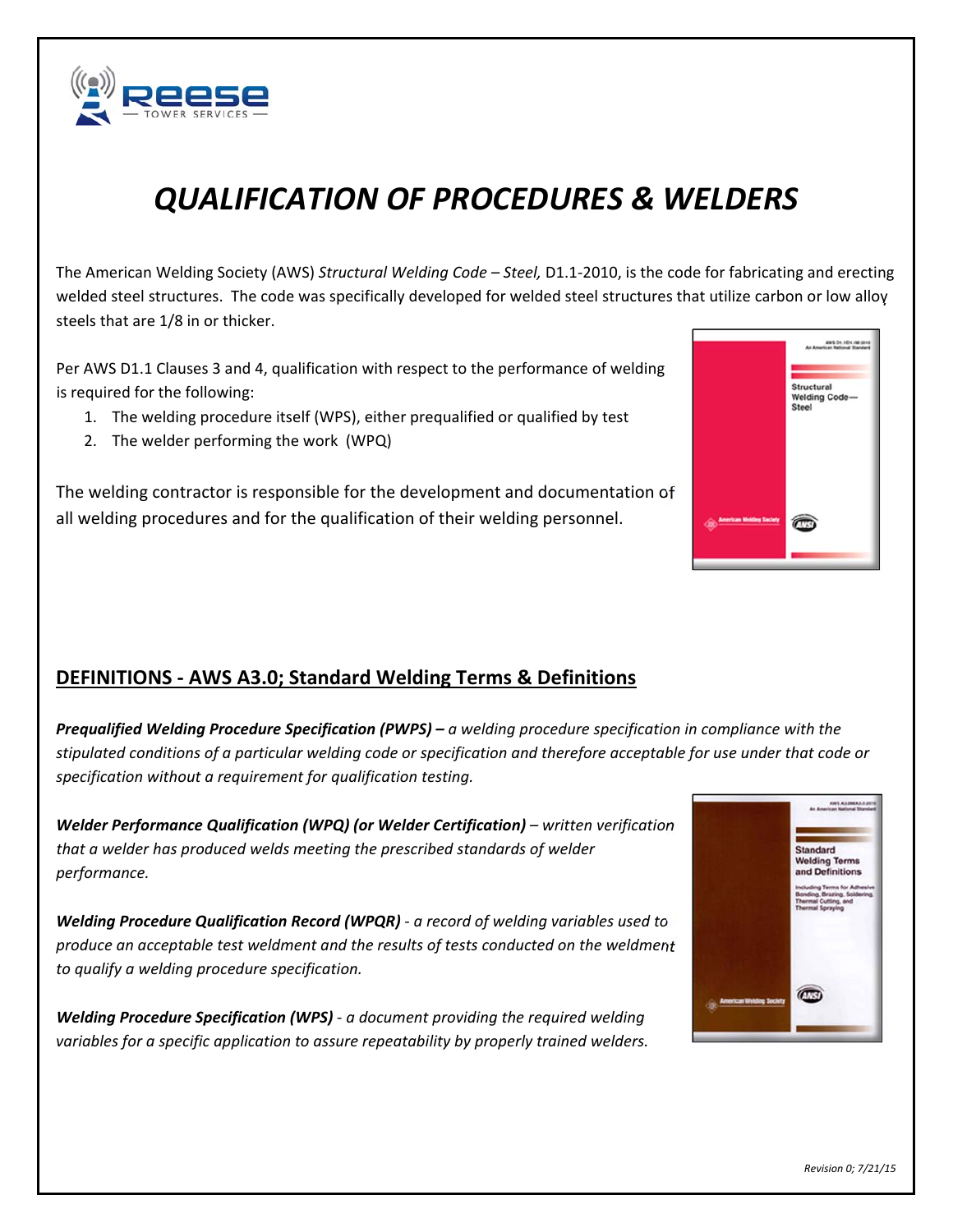

# **QUALIFICATION OF PROCEDURES & WELDERS STEPS**



## **STEP 1 – DEVELOP WPS:**

Develop the welding procedure:

- 1. The weld procedure must precede the welder qualification
- 2. The weld procedure must proceed production or field welding
- 3. A welding procedure is performed to show the compatibility of the following:
	- a. Base metal(s)
	- b. Weld filler metal(s)
	- c. Weld processes
	- d. Welding technique(s)

There are three general approaches to procedure qualification:

- 1. Prequalified procedures
- 2. Actual procedure qualification testing
- 3. Mock‐up tests for special applications *(not addressed in this document)*

There are numerous procedures which are *prequalified* – a Prequalified Welding Procedure Specification (PWPS). This means that a qualification test for the weld procedure is not required. AWS D1.1 prequalified procedures cover joints, processes, and positions.

If a weld procedure is prequalified, you do *NOT* need a qualification test for the procedure. However, a written WPS is still required to be on file.

Each process and weld joint configuration for a project requires a welding procedure specification (WPS). A test WPS is not sufficient. A WPS is basically the recipe that the welder follows to ensure that he will produce a sound weld.

In order to be valid, the WPS must be approved and dated by the organization who authorized the WPS.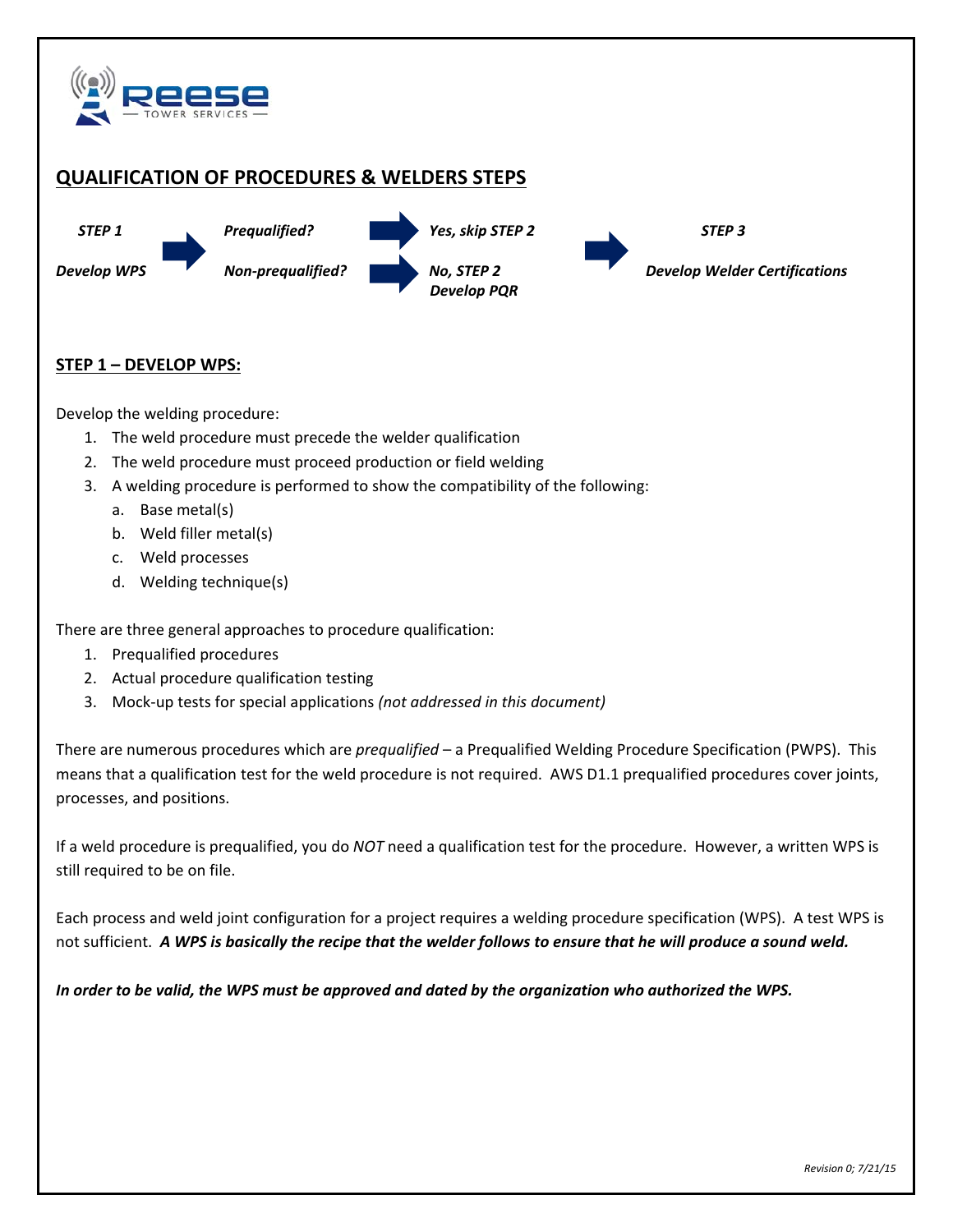

# **Welding Procedure Specification (WPS)**

A welding procedure specification should include the following:

- $\checkmark$  Company Name
- Welding Process
- $\checkmark$  Supporting PQR's
- $\checkmark$  Identification No.
- $\checkmark$  Revision No.
- $\checkmark$  Date
- $\checkmark$  Authorizing Individual
- $\checkmark$  Joint Design
- $\checkmark$  Base Metals
- $\checkmark$  Filler Metals
- $\checkmark$  Shielding
- $\checkmark$  Preheat
- $\checkmark$  Position
- $\checkmark$  Electrical Characteristics
- $\checkmark$  Technique
- Post‐weld Heat Treatment
- $\checkmark$  Welding Procedure Information

|                                                                                |         |         | PREQUALIFIED X                                 |                    | WELDING PROCEDURE SPECIFICATION (WPS) Yes X<br><b>QUALIFIED BY TESTING</b><br>or PROCEDURE QUALIFICATION RECORDS (PQR) Yes |             |                                                     |                                                  |
|--------------------------------------------------------------------------------|---------|---------|------------------------------------------------|--------------------|----------------------------------------------------------------------------------------------------------------------------|-------------|-----------------------------------------------------|--------------------------------------------------|
| Company Name LECO<br>Welding Process(es) SAW                                   |         |         |                                                |                    | Identification # W2081<br>Type-Manual                                                                                      |             | Revision 2 Date 1-3-89<br>Authorized by C. W. Hayes | By R. Jones<br>Date 1-3-89<br>Semiautomatic      |
| Supporting PQR No.(s) Prequalified                                             |         |         |                                                |                    |                                                                                                                            | Machine X   |                                                     | Automatic                                        |
| JOINT DESIGN USED<br>Type: Butt<br>Single X                                    |         |         | Double Weld                                    |                    | <b>POSITION</b>                                                                                                            |             | Vertical Progression: Up Down                       | Position of Groove: F Fillet: -                  |
| Backing: Yes X No                                                              |         |         | Backing Material: ASTM A 36                    |                    |                                                                                                                            |             | ELECTRICAL CHARACTERISTICS                          |                                                  |
| Root Opening 5/8" Root Face Dimension --<br>Back Gouging: Yes No X Method -    |         |         |                                                |                    |                                                                                                                            |             | Transfer Mode (GMAW) Short-Circuiting               | Globular Spray<br>Current: AC DCEP X DCEN Pulsed |
| <b>BASE METALS</b><br>Material Spec. ASTM A 36                                 |         |         |                                                |                    | Power Source: CC CV<br>Other                                                                                               |             |                                                     |                                                  |
| $Type or Grade -$<br>Thickness: Groove $1^n$ Fillet $-$<br>Diameter (Pipe) -   |         |         |                                                |                    | Tungsten Electrode (GTAW)<br>--                                                                                            |             | Size:<br>Type: Type:                                |                                                  |
| <b>FILLER METALS</b><br>AWS Specification A5.17<br>AWS Classification EM12K    |         |         |                                                |                    | <b>TECHNIQUE</b><br>Number of Electrodes 1                                                                                 |             | Stringer or Weave Bead: Stringer                    | Multi-pass or Single Pass (per side) Multipass   |
| SHIELDING                                                                      |         |         |                                                |                    | Electrode Spacing                                                                                                          |             |                                                     | Longitudinal -<br>Lateral<br>$-$                 |
| Flux 860                                                                       |         | $Gas -$ | Composition -                                  |                    |                                                                                                                            |             | Contact Tube to Work Distance ____ 1-1/4"           | Angle                                            |
| Electrode-Flux (Class)                                                         |         |         | Flow Rate -<br>$F7A2 - EM12K$ Gas Cup Size $-$ |                    | Peening None                                                                                                               |             | Interpass Cleaning: Slag Removed                    |                                                  |
| PREHEAT<br>Preheat Temp., Min. 150°F<br>Interpass Temp., Min. 150°F Max. 350°F |         |         |                                                |                    | $Time -$                                                                                                                   |             | POSTWELD HEAT TREATMENT<br>Temp. N.A.               |                                                  |
|                                                                                |         |         |                                                |                    | WELDING PROCEDURE                                                                                                          |             |                                                     |                                                  |
| Pass or                                                                        |         |         | <b>Filler Metals</b>                           |                    | Current                                                                                                                    |             |                                                     |                                                  |
| Weld<br>Layer(s)                                                               | Process | Class   | Diam.                                          | Type &<br>Polarity | Amps or Wire<br>Feed Speed                                                                                                 | Volts       | Travel<br>Speed                                     | Joint Details                                    |
| $1 - n$                                                                        | SAW     | EM12K   | 5/32"                                          | $DC+$              | $45$ ipm<br>550 Amps<br>±10%                                                                                               | 28 V<br>±7% | 16 ipm<br>±15%                                      |                                                  |
|                                                                                |         |         |                                                |                    |                                                                                                                            |             |                                                     | 5/R<br>in<br>$B-U2-s$                            |

Per AWS D1.1 Clause 3, all prequalified WPS documents shall be written. A WPS can be written by a CWI or a qualified individual. Each welding process and weld joint configuration specified on the project drawings requires a welding procedure specification (WPS). For example, fillet welds, PJP welds, and CJP welds may be specified. Groove welds may be single bevel or double bevel.

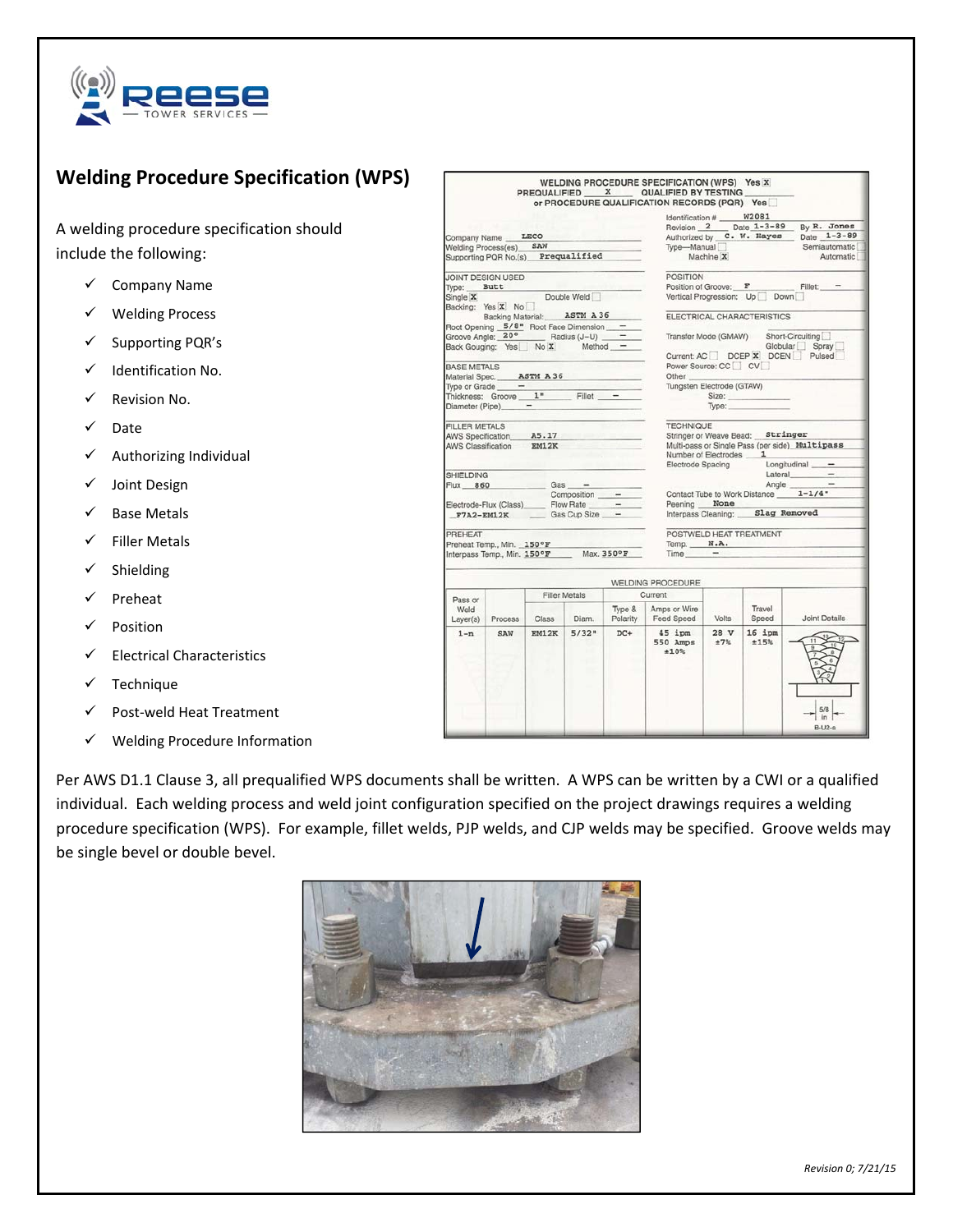

## **STEP 2 – DEVELOP WPQR:**

If your weld procedure is *NOT* prequalified per AWS D1.1 Clause 3, you need a qualification test for the procedure per AWS D1.1 Clause 4.

A welding procedure specification should include the following results and information:

- $\checkmark$  Tensile Test
- $\checkmark$  Guided Bend
- $\checkmark$  Visual Inspection
- Radiographic‐Ultrasonic
- $\checkmark$  Fillet Weld Test
- $\checkmark$  Welder's Name
- $\checkmark$  Testing Authority Name & Signature
- $\checkmark$  Manufacturer or Contractor's Representative Title, Date, Signature

Examples of welding that is not prequalified:

- $\checkmark$  Vertical downward progression
- $\checkmark$  Open root CJP without backing and back gouge

|                                           |             |                              |                                           | <b>TENSILE TEST</b>                          |                              |                                                                                                                                                                                                                                                    |  |  |
|-------------------------------------------|-------------|------------------------------|-------------------------------------------|----------------------------------------------|------------------------------|----------------------------------------------------------------------------------------------------------------------------------------------------------------------------------------------------------------------------------------------------|--|--|
| Specimen<br>No.                           | Width       | Thickness                    | Area                                      | Ultimate Tensile<br>Load, Ib                 | Ultimate Unit<br>Stress, psi | Character of Failure<br>and Location                                                                                                                                                                                                               |  |  |
| $231 - 1$                                 | 0.75"       | $1.00*$                      | 0.75"                                     | 52 500                                       | 70 000                       | Ductile                                                                                                                                                                                                                                            |  |  |
| $231 - 3$                                 | 0.75"       | 1.00"                        | 0.75"                                     | 52 275                                       | 69700                        | Ductile                                                                                                                                                                                                                                            |  |  |
|                                           |             |                              |                                           | <b>GUIDED BEND TEST</b>                      |                              |                                                                                                                                                                                                                                                    |  |  |
| Specimen<br>Type of Bend<br>Result<br>No. |             |                              |                                           | <b>Remarks</b>                               |                              |                                                                                                                                                                                                                                                    |  |  |
| $231 - 2$                                 | Side        |                              | Pass                                      |                                              |                              |                                                                                                                                                                                                                                                    |  |  |
| $231 - 4$                                 | <b>Side</b> |                              | Pass                                      | Small (<1/16") opening acceptable            |                              |                                                                                                                                                                                                                                                    |  |  |
| $231 - 6$                                 | side        |                              | Pagg                                      |                                              |                              |                                                                                                                                                                                                                                                    |  |  |
| $231 - 5$                                 | side        |                              | Pass                                      |                                              |                              |                                                                                                                                                                                                                                                    |  |  |
| Other Tests                               |             |                              |                                           | 2.<br>All-weld-metal tension test            | 2.                           | 1. $3.$ 1. $3.$                                                                                                                                                                                                                                    |  |  |
|                                           |             |                              |                                           | Tensile strength, psi                        |                              | 83,100                                                                                                                                                                                                                                             |  |  |
|                                           |             |                              |                                           | Yield point/strength, psi                    |                              | 72,600                                                                                                                                                                                                                                             |  |  |
|                                           |             |                              |                                           | Elongation in 2 in, %<br>Laboratory test no. |                              | 28<br>PW 231                                                                                                                                                                                                                                       |  |  |
|                                           |             |                              |                                           |                                              |                              |                                                                                                                                                                                                                                                    |  |  |
|                                           |             | Welder's name W. T. Williams |                                           |                                              | Clock no. 261 Stamp no.      |                                                                                                                                                                                                                                                    |  |  |
|                                           |             |                              | Tests conducted by RED Inc. & ABC Testing |                                              | Laboratory                   |                                                                                                                                                                                                                                                    |  |  |
|                                           |             |                              |                                           |                                              | Test number PQR 231          |                                                                                                                                                                                                                                                    |  |  |
|                                           |             |                              |                                           |                                              | Per D. Miller                |                                                                                                                                                                                                                                                    |  |  |
|                                           |             |                              |                                           |                                              |                              |                                                                                                                                                                                                                                                    |  |  |
|                                           |             |                              |                                           |                                              | (year)                       |                                                                                                                                                                                                                                                    |  |  |
|                                           |             |                              |                                           | Signed RED Inc.                              | Manufacturer or Contractor   |                                                                                                                                                                                                                                                    |  |  |
|                                           |             |                              |                                           |                                              | By R. M. Boncrack            |                                                                                                                                                                                                                                                    |  |  |
|                                           |             |                              |                                           | Title<br>Date 12-15-2002                     | Q.C. Mgr.                    | We, the undersigned, certify that the statements in this record are correct and that the test welds were prepared, welded, and<br>tested in conformance with the requirements of Clause 4 of AWS D1.1/D1.1M, (2002) Structural Welding Code-Steel. |  |  |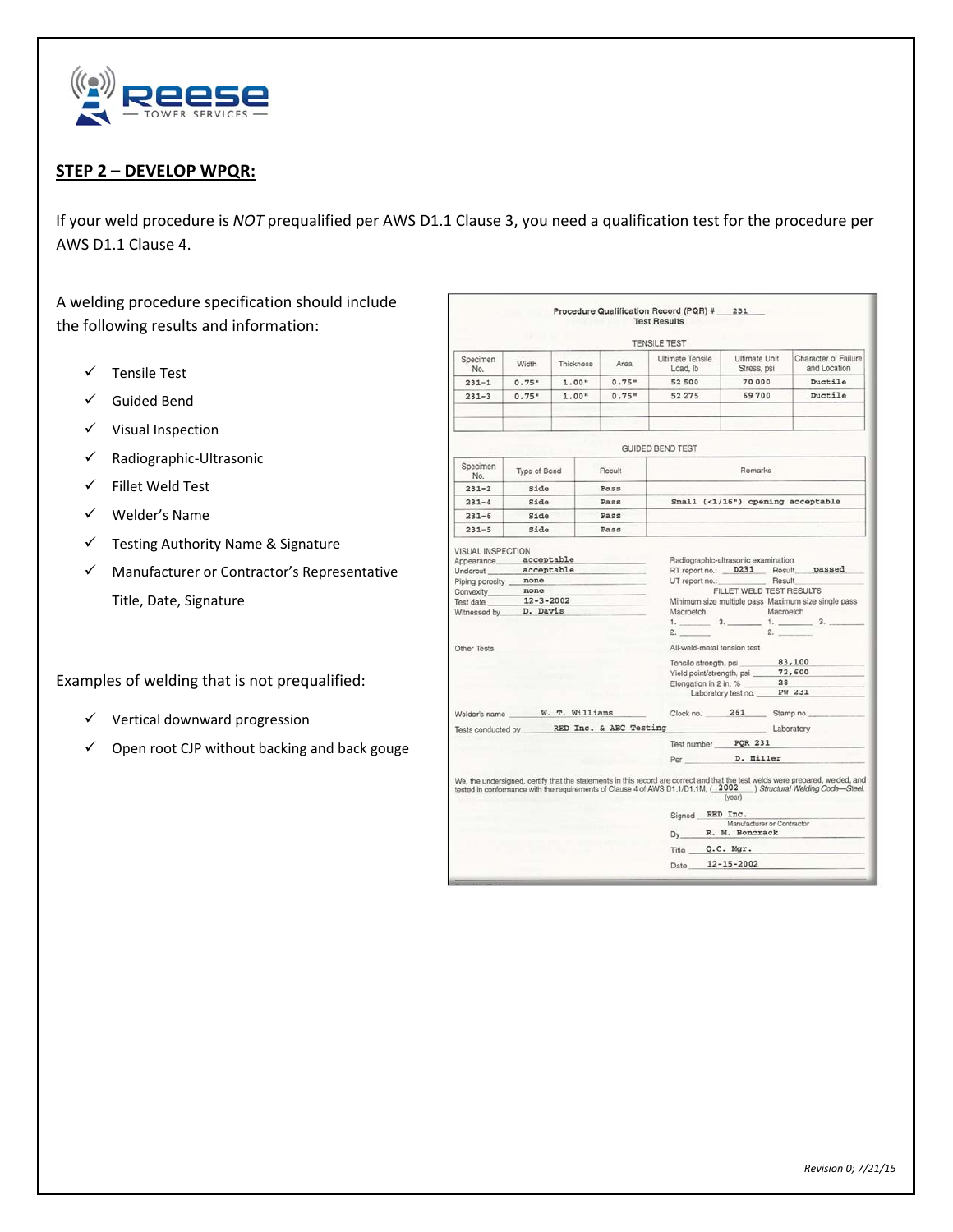

# **STEP 3 – DEVELOP WELDER CERTIFICATIONS (QUALIFICATION TEST RECORD):**

A welder certification or qualification test record is written verification that a welder has produced welds meeting a prescribed standard of welder performance.

#### A welder certification should include the following:

- $\checkmark$  Company Name
- $\checkmark$  Welding Procedure No.
- $\checkmark$  Identification No.
- $\checkmark$  Revision No.
- $\checkmark$  Date
- $\checkmark$  Authorizing Individual & Date
- $\checkmark$  Variables
- $\checkmark$  Visual Inspection Results
- $\checkmark$  Fillet or Bend Test Results
- $\checkmark$  Radiographic Test Results (in lieu of mechanical testing)
- $\checkmark$  Testing Authority Name & Signature

#### *Areas of Interest for Telecom:*

*Test records should be for either SMAW (stick) or FCAW (wire) depending on the process (1) being used. Filler metal tensile strength should match the drawing requirements – stick E7018 or E8018; wire E71 or E81 (2). NOTE: GTAW (gas tungsten arc welding or TIG) and GMAW (gas metal arc welding or MIG) are not typically appropriate for field welding in the telecom industry.*

*For welding in the telecom industry, the test positions (3) should be 3G for vertical welds (stiffener welds)with uphill progression and/or 4G for overhead groove welds (pole flanges, etc).*

| Name                                                                                                                                                                                                           |                                             |                                   | Identification No.    |                                |  |
|----------------------------------------------------------------------------------------------------------------------------------------------------------------------------------------------------------------|---------------------------------------------|-----------------------------------|-----------------------|--------------------------------|--|
| Welding Procedure Specification No.                                                                                                                                                                            | Rev                                         |                                   | Date                  |                                |  |
|                                                                                                                                                                                                                |                                             |                                   | Record Actual Values  | 1                              |  |
|                                                                                                                                                                                                                |                                             |                                   | Used in Qualification | Qualification Range            |  |
| Variables                                                                                                                                                                                                      |                                             |                                   |                       |                                |  |
| Process/Type [Table 4.12, Item (1)]                                                                                                                                                                            |                                             |                                   |                       |                                |  |
| Electrode (single or multiple) [Table 4.12, Item (7)]                                                                                                                                                          |                                             |                                   | 3                     |                                |  |
| Current/Polarity                                                                                                                                                                                               |                                             |                                   |                       |                                |  |
| Position [Table 4.12, Item (4)]                                                                                                                                                                                |                                             |                                   |                       |                                |  |
| Weld Progression [Table 4.12, Item (5)]                                                                                                                                                                        |                                             |                                   |                       |                                |  |
|                                                                                                                                                                                                                |                                             |                                   |                       | 4                              |  |
| Backing (YES or NO) [Table 4.12, Item (6)]                                                                                                                                                                     |                                             |                                   |                       |                                |  |
| Material/Spec.                                                                                                                                                                                                 |                                             | to                                |                       |                                |  |
| <b>Base Metal</b>                                                                                                                                                                                              |                                             |                                   |                       |                                |  |
| Thickness: (Plate)<br>Groove                                                                                                                                                                                   |                                             |                                   |                       |                                |  |
| Fillet                                                                                                                                                                                                         |                                             |                                   |                       |                                |  |
| Thickness: (Pipe/tube)                                                                                                                                                                                         |                                             |                                   |                       |                                |  |
| Groove                                                                                                                                                                                                         |                                             |                                   |                       |                                |  |
| Fillet                                                                                                                                                                                                         |                                             |                                   |                       |                                |  |
| Diameter: (Pipe)                                                                                                                                                                                               |                                             |                                   |                       |                                |  |
| Groove<br>Fillet                                                                                                                                                                                               |                                             |                                   |                       |                                |  |
| Filler Metal (Table 4.12)                                                                                                                                                                                      |                                             |                                   |                       |                                |  |
| Spec. No.                                                                                                                                                                                                      |                                             |                                   |                       |                                |  |
| <b>Class</b>                                                                                                                                                                                                   |                                             |                                   |                       |                                |  |
| F-No. [Table 4.12, Item (2)]                                                                                                                                                                                   |                                             |                                   |                       |                                |  |
| Gas/Flux Type (Table 4.12)                                                                                                                                                                                     |                                             |                                   |                       |                                |  |
| Other                                                                                                                                                                                                          |                                             |                                   |                       |                                |  |
|                                                                                                                                                                                                                |                                             |                                   |                       |                                |  |
|                                                                                                                                                                                                                |                                             | <b>VISUAL INSPECTION (4.8.1)</b>  |                       |                                |  |
|                                                                                                                                                                                                                |                                             | Acceptable YES or NO              |                       |                                |  |
|                                                                                                                                                                                                                |                                             | Guided Bend Test Results (4.30.5) |                       |                                |  |
| Type                                                                                                                                                                                                           | Result                                      |                                   | Type                  | Result                         |  |
|                                                                                                                                                                                                                |                                             |                                   |                       |                                |  |
|                                                                                                                                                                                                                |                                             |                                   |                       |                                |  |
|                                                                                                                                                                                                                | Fillet Test Results (4.30.2.3 and 4.30.4.1) |                                   |                       |                                |  |
| Appearance                                                                                                                                                                                                     |                                             |                                   | Fillet Size           |                                |  |
| Fracture Test Root Penetration                                                                                                                                                                                 |                                             | Macroetch                         |                       |                                |  |
| (Describe the location, nature, and size of any crack or tearing of the specimen.)                                                                                                                             |                                             |                                   |                       |                                |  |
| Inspected by                                                                                                                                                                                                   |                                             | <b>Test Number</b>                |                       |                                |  |
| Organization                                                                                                                                                                                                   |                                             | Date                              |                       |                                |  |
|                                                                                                                                                                                                                | RADIOGRAPHIC TEST RESULTS (4.30.3.2)        |                                   |                       |                                |  |
| Film Identification                                                                                                                                                                                            |                                             | Film Identification               |                       |                                |  |
| Number<br>Results                                                                                                                                                                                              | Remarks                                     | Number                            | Results               | Remarks                        |  |
|                                                                                                                                                                                                                |                                             |                                   | 5                     |                                |  |
|                                                                                                                                                                                                                |                                             |                                   |                       |                                |  |
| Interpreted by _                                                                                                                                                                                               |                                             | <b>Test Number</b>                |                       |                                |  |
| Organization                                                                                                                                                                                                   | Date                                        |                                   |                       |                                |  |
|                                                                                                                                                                                                                |                                             |                                   | 6                     |                                |  |
| We, the undersigned, certify that the statements in this record are correct and that the test welds were prepared, welded, and<br>tested in conformance with the requirements of Clause 4 of AWS D1.1/D1.1M, ( |                                             |                                   |                       | Structural Welding Code-Steel. |  |
|                                                                                                                                                                                                                |                                             |                                   | (year)                |                                |  |
|                                                                                                                                                                                                                | Authorized By                               |                                   |                       |                                |  |
| Manufacturer or Contractor                                                                                                                                                                                     |                                             |                                   |                       |                                |  |

The material thickness qualification range should cover the range of materials being welded (example 1 %" thick *stiffeners). (4)*

Period of Effectiveness (AWS D1.1; 4.1.3) - The welder's qualification shall be considered as remaining in effect indefinitely unless the welder is not engaged in a given process of welding for longer than 6 months Documentation of *welder continuity should be maintained or recertification may be required. (5)*  In order to become valid, the WPS must be approved and dated by the organization who authorized the WPS.  $(6)$ 

*Revision 0; 7/21/15*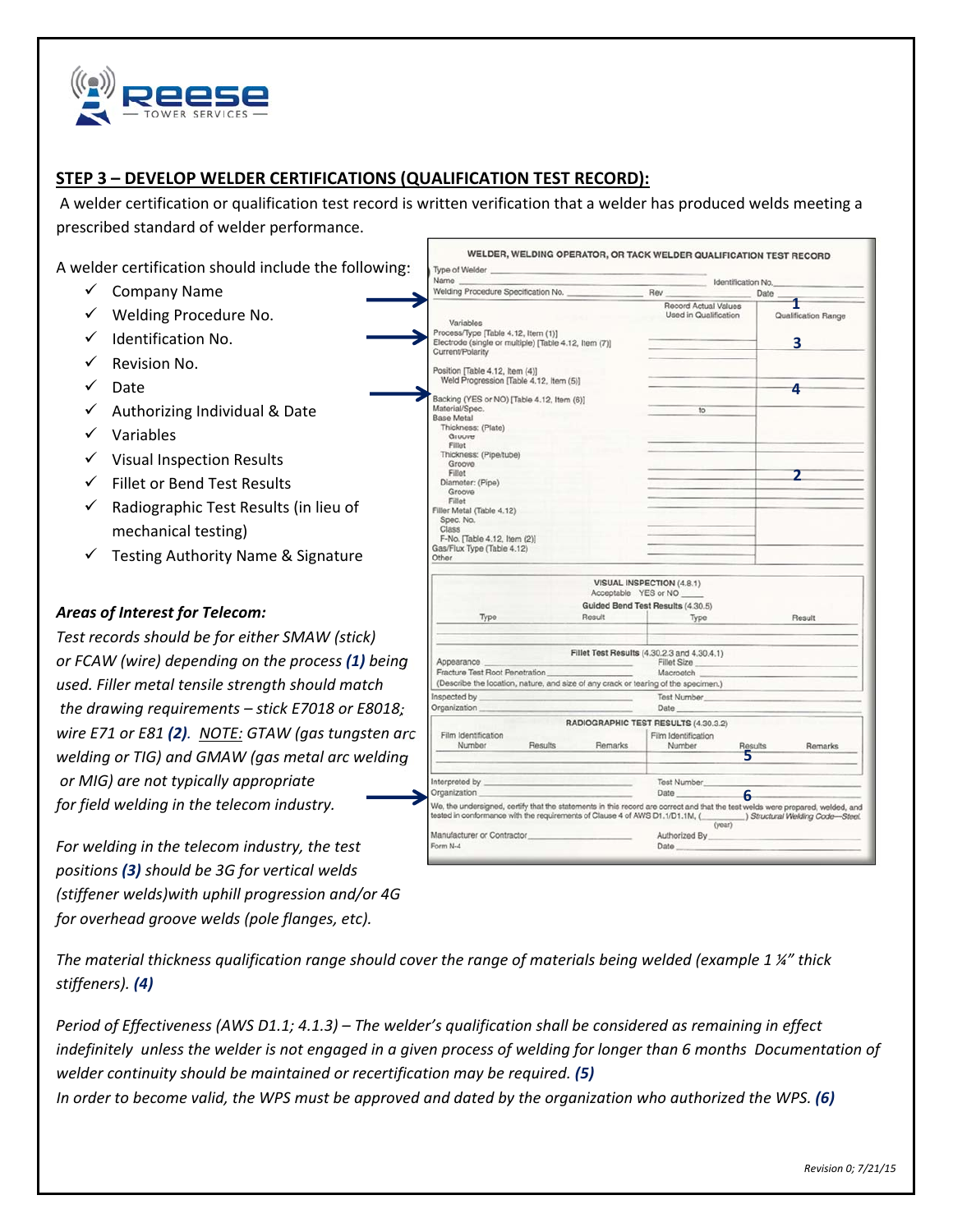

# **WHAT CAN BE CHANGED BEFORE A RE‐TEST OF THE WELDER IS REQUIRED?**

Essential variables are those features which, if changed beyond certain limits, require that a welder be recertified. Per AWS D1.1, Table 4.12, some of the following essential variable changes require requalification:

- $\checkmark$  To a welding process (SMAW, FCAW, etc.) not qualified
- $\checkmark$  To an SMAW electrode with an F-number higher than the WPQR electrode F-number
- $\checkmark$  To a position not qualified (i.e. overhead)
- $\checkmark$  To a diameter or thickness not qualified
- $\checkmark$  To a vertical welding progression not qualified (i.e. uphill or downhill)
- $\checkmark$  The omission of backing material in the joint

## **WHAT WELDS ARE TYPICALLY USED IN THE TELECOM INDUSTRY?**

For monopole upgrades, we are welding high strength steel (typically A572 Grades 50, 60, 65) with SMAW (stick) or FCAW (wire). Weld filler material is typically E7018 or E8018; wire is typically E71 or E81. Positions are typically horizontal, vertical up, or overhead. Welds include fillets, partial penetration joints (PJP; single bevel groove and double bevel groove) and complete joint penetration (CJP; single bevel groove and double bevel groove).

#### **Base Plate Stiffeners and/or Anchor Rod Brackets:**

Vertical Fillet Welds

Horizontal Double Bevel Groove PJP Weld with Reinforcing Fillet Weld ‐ *OR* ‐ Horizontal Double Bevel Groove CJP Weld with Reinforcing Filet Weld